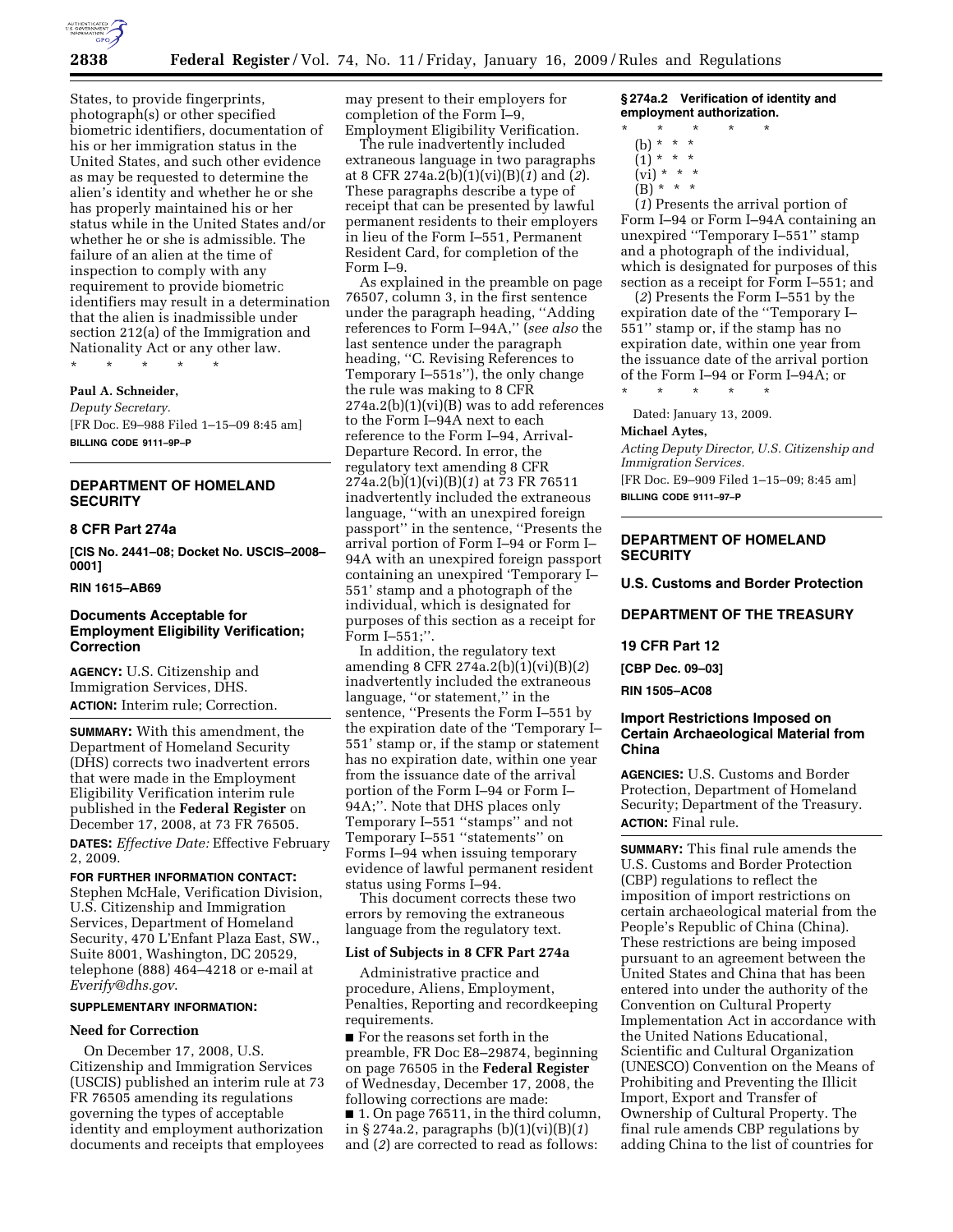which a bilateral agreement has been entered into for imposing cultural property import restrictions. The final rule also contains the designated list that describes the types of archaeological articles to which the restrictions apply.

**DATES:** *Effective Date:* January 16, 2009. **FOR FURTHER INFORMATION CONTACT:** For legal aspects, George Frederick McCray, Esq., Chief, Intellectual Property Rights and Restricted Merchandise Branch, Regulations and Rulings, Office of International Trade, (202) 325–0082. For operational aspects, Michael Craig, Chief, Interagency Requirements Branch, Trade Policy and Programs, Office of International Trade, (202) 863– 6558.

# **SUPPLEMENTARY INFORMATION:**

# **Background**

The value of cultural property, whether archaeological or ethnological in nature, is immeasurable. Such items often constitute the very essence of a society and convey important information concerning a people's origin, history, and traditional setting. The importance and popularity of such items regrettably makes them targets of theft, encourages clandestine looting of archaeological sites, and results in their illegal export and import.

The United States shares in the international concern for the need to protect endangered cultural property. The appearance in the United States of stolen or illegally exported artifacts from other countries where there has been pillage has, on occasion, strained our foreign and cultural relations. This situation, combined with the concerns of museum, archaeological, and scholarly communities, was recognized by the President and Congress. It became apparent that it was in the national interest for the United States to join with other countries to control illegal trafficking of such articles in international commerce.

The United States joined international efforts and actively participated in deliberations resulting in the 1970 United Nations Educational, Scientific and Cultural Organization (UNESCO) Convention on the Means of Prohibiting and Preventing the Illicit Import, Export and Transfer of Ownership of Cultural Property (823 U.N.T.S. 231 (1972)). U.S. acceptance of the 1970 UNESCO Convention was codified into U.S. law as the ''Convention on Cultural Property Implementation Act'' (Pub. L. 97–446, 19 U.S.C. 2601 *et seq.* ) (the Act). This was done to promote U.S. leadership in achieving greater international cooperation towards preserving cultural

treasures that are of importance to the nations from where they originate and contribute to greater international understanding of our common heritage.

Since the Act entered into force, import restrictions have been imposed on the archaeological and ethnological materials of a number of signatory nations. These restrictions have been imposed as a result of requests for protection received from those nations. More information on import restrictions can be found on the International Cultural Property Protection Web site (*http://culturalheritage.state.gov*).

This document announces that import restrictions are now being imposed on certain archaeological materials from China (for a definition of China, please see *http://www.state.gov/s/inr/rls/ 4250.htm*).

# **Determinations**

Under 19 U.S.C. 2602(a)(1), the United States must make certain determinations before entering into an agreement to impose import restrictions under 19 U.S.C. 2602(a)(2). On May 13, 2008, the Assistant Secretary for Educational and Cultural Affairs, Department of State, made the determinations required under the statute with respect to certain archaeological materials originating in China that are described in the designated list set forth below in this document. These determinations include the following: (1) That the cultural patrimony of China is in jeopardy from the pillage of irreplaceable archaeological materials representing China's cultural heritage from the Paleolithic Period (c. 75,000 B.C.) through the end of the Tang Period (A.D. 907) and irreplaceable monumental sculpture and wall art at least 250 years old (19 U.S.C.  $2602(a)(1)(A)$ ; (2) that the Chinese government has taken measures consistent with the Convention to protect its cultural patrimony (19 U.S.C. 2602(a)(1)(B)); (3) that import restrictions imposed by the United States would be of substantial benefit in deterring a serious situation of pillage and remedies less drastic are not available (19 U.S.C. 2602(a)(1)(C)); and (4) that the application of import restrictions as set forth in this final rule is consistent with the general interests of the international community in the interchange of cultural property among nations for scientific, cultural, and educational purposes (19 U.S.C. 2602(a)(1)(D)). The Assistant Secretary also found that the materials described in the determinations meet the statutory definition of ''archaeological material of the state party'' (19 U.S.C. 2601(2)).

# **The Agreement**

On January 14, 2009, the United States and China entered into a bilateral agreement pursuant to the provisions of 19 U.S.C. 2602(a)(2). The agreement enables the promulgation of import restrictions on certain archaeological materials representing China's cultural heritage from the Paleolithic Period through the end of the Tang Period (A.D. 907) and monumental sculpture and wall art at least 250 years old. For the purposes of the agreement, the restricted Paleolithic objects date from approximately c. 75,000 B.C. A list of the categories of archaeological materials subject to the import restrictions is set forth later in this document.

# **Restrictions and Amendment to the Regulations**

In accordance with the Agreement, importation of materials designated below are subject to the restrictions of 19 U.S.C. 2606 and § 12.104g(a) of the Customs and Border Protection (CBP) Regulations (19 CFR 12.104g(a)) and will be restricted from entry into the United States unless the conditions set forth in 19 U.S.C. 2606 and § 12.104c of the regulations (19 CFR 12.104c) are met. CBP is amending § 12.104g(a) of the CBP Regulations (19 CFR 12.104g(a)) to indicate that these import restrictions have been imposed.

# **Material Encompassed in Import Restrictions**

The bilateral agreement between the United States and China includes, but is not limited to, the categories of objects described in the designated list set forth below. These categories of objects are subject to the import restrictions set forth above, in accordance with the above explained applicable law and the regulation amended in this document  $(19$  CFR 12.104 $(g)(a)$ ).

# **Designated List of Archaeological Material of China**

### *Simplified Chronology*

- Paleolithic period (c. 75,000–10,000 BC).
- Neolithic period (c. 10,000–2000 BC).
- Erlitou and other Early Bronze Age cultures (c. 2000–1600 BC).
- Shang Dynasty and other Bronze Age Cultures (c. 1600–1100 BC).
- Zhou Dynasty (c. 1100–256 BC).
- Qin Dynasty (221–206 BC).
- Han Dynasty (206 BC–AD 220).
- Three Kingdoms (AD 220–280).
- Jin Dynasty (AD 265–420).
- Southern and Northern Dynasties (AD 420–589).
- Sui Dynasty (AD 581–618).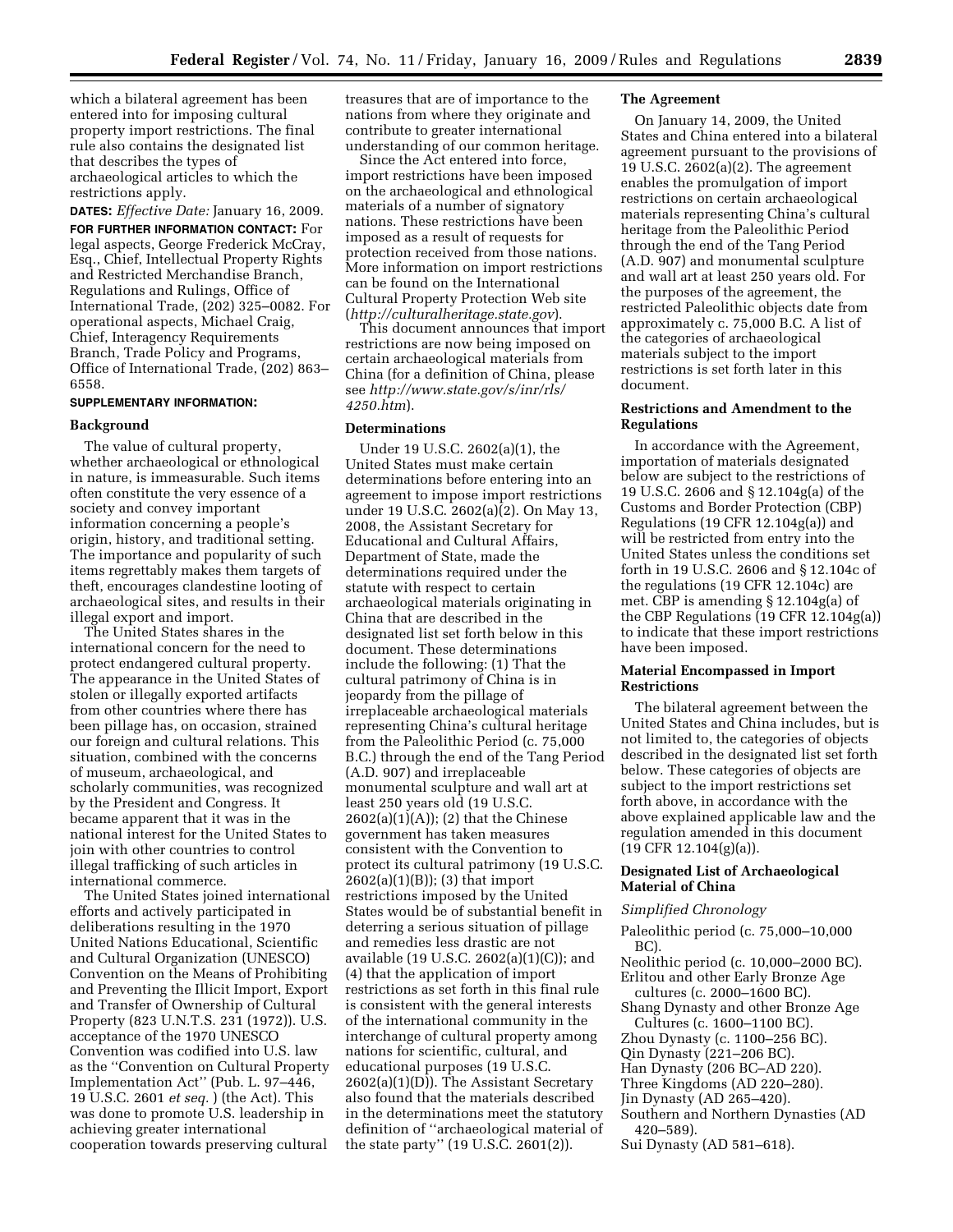# Tang Dynasty (AD 618–907).

# *I. Ceramic*

The ceramic tradition in China extends back to at least the 6th millennium B.C. and encompasses a tremendous variety of shapes, pastes, and decorations. Chinese ceramics include earthenwares, stonewares and porcelains, and these may be unglazed, glazed, underglazed, painted, carved, impressed with designs, decorated with applied designs or a combination of all of these. Only the most distinctive are listed here. Vessels are the most numerous and varied types of ceramics. Ceramic sculptures include human, animal, mythic subjects, and models of scenes of daily life. Architectural elements include decorated bricks, baked clay tiles with different glaze colors, and acroteria (ridge pole decorations).

### A. Vessels

1. Neolithic Period.

Archaeological work over the past thirty years has identified numerous cultures of the Neolithic period from every part of China, all producing distinctive ceramics. Early Neolithic cultures (c. 7500–5000 BC) include such cultures as Pengtoushan (northern Hunan Province), Peiligang (Henan Province), Cishan (Hebei Province), Houli (Shandong Province), Xinglongwa (eastern Inner Mongolia and Liaoning Province), Dadiwan and Laoguantai (Gansu and Shaanxi Province), Xinle (Liaodong peninsula, Liaoning Province), among others. Examples of Middle Neolithic cultures (c. 5000–3000 BC) include Yangshao (Shaanxi, Shanxi, and Henan Provinces), Daxi (eastern Sichuan and western Hubei Provinces), Hemudu (lower Yangzi River valley, Zhejiang Province), Majiabang (Lake Tai/Taihu area to Hangzhou Bay, Zhejiang and southern Jiangsu Provinces), Hongshan (eastern Inner Mongolia, Liaoning, and northern Hebei Provinces), Dawenkou (Shandong Province), among others. Later Neolithic cultures (c. 3500–2000 BC) include Liangzhu (lower Yangzi River Valley), Longshan (Shandong and Henan Provinces), Taosi (southern Shanxi Province), Qujialing (middle Yangzi River valley in Hubei and Hunan Provinces), Baodun (Chengdu Plain, Sichuan Province), Shijiahe (western Hubei Province), and Shixia (Guangdong Province), among many others.

Neolithic vessels are sometimes inscribed with pictographs. When present, they are often single incised marks on vessels of the Neolithic period, and multiple incised marks

(sometimes around the rim) on late Neolithic vessels.

a. *Yangshao:* The ''classic'' form of Neolithic culture, c. 5000–3000 BC in Shanxi, Shaanxi, Gansu, Henan, and adjacent areas. Hand-made, red paste painted with black, sometimes white motifs, that are abstract and depict plants, animals, and humans. Forms include bulbous jars with lug handles, usually with a broad shoulder and narrow tapered base, bowls, open mouth vases, and flasks (usually undecorated) with two lug handles and a pointed base.

b. *Shandong Longshan:* Vessels are wheel-made, black, very thin-walled, and highly polished, sometimes with open cut-out decoration. Forms include tall stemmed cups (*dou*), tripods (*li* and *ding*), cauldrons, flasks, and containers for water or other liquids.

2. Erlitou, Shang, and Zhou Vessels.

a. Vessels are mostly utilitarian gray paste cooking tripod basins, cooking and storage jars, wide mouth containers, pan circular dishes with flat base, and broad three legged version of pan. The latter also appear in fine gray and black pastes. The forms of these include the kettle with lid (*he*), tripod liquid heating vessel with pouring spout (*jue*), tripod cooking pot (*ding*), goblet or beaker (*gu*), tripod water heater without pouring spout (*jia*).

b. *Shang and Zhou:* Vessels may be wheel-made or coiled. Vessels can be utilitarian gray paste cooking vessels, often cord-impressed, or more highly decorated types. Surfaces can be impressed and glazed yellow to brown to dark green. White porcelain-like vessels also occur. Forms include those of the Erlitou plus wide-mouth containers and variously shaped jars and serving vessels.

3. Qin through Southern and Northern Vessels.

Most vessels are wheel-made. The main developments are in glazing. Earthenwares may have a lead-based shiny green glaze. Grey stonewares with an olive color are called Yue ware.

4. Sui and Tang Vessels.

**Note:** Most vessels are wheel-made.

a. *Sui:* Pottery is plain or stamped.

b. *Tang:* A three-color glazing technique is introduced for earthenwares (*sancai*). Green, yellow, brown, and sometimes blue glazes are used together on the same vessel. For stoneware, the olive glaze remains typical.

B. Sculpture

1. *Neolithic:* Occasional small figurines of animals or humans. From the Hongshan culture come human

figures, some of which appear pregnant, and human faces ranging from small to life size, as well as life-size and larger fragments of human body parts (ears, belly, hands, and others).

2. *Shang through Eastern Zhou:*  Ceramic models and molds for use in the piece-mold bronze casting process. Examples include frontal animal mask (*taotie*), birds, dragons, spirals, and other decorative motifs.

3. *Eastern Zhou, Qin and Han:*  Figures are life-size or smaller. They are hand- and mold-made, and may be unpainted, painted, or glazed. Figures commonly represent warriors on foot or horseback, servants, acrobats, and others. Very large numbers date to the Han Dynasty. In some cases, the ceramic male and female figurines are anatomically accurate, nude, and lack arms (in these cases, the figures were originally clad in clothes and had wooden arms that have not been preserved). Other ceramic objects, originally combined to make scenes, take many forms including buildings, courtyards, ships, wells, and pig pens.

4. *Tang:* Figures depicting Chinese people, foreigners, and animals may be glazed or unglazed with added paint. Approximately 15 cm to 150 cm high.

C. Architectural Decoration and Molds

1. *Han:* Bricks having a molded surface with geometric or figural design. These depict scenes of daily life, mythic and historical stories, gods, or demons.

2. *Three Kingdoms through Tang:*  Bricks may be stamped or painted with the same kinds of scenes as in the Han Dynasty.

3. *Han through Tang:* Roof tiles may have a corded design. Eaves tiles with antefixes have Chinese characters or geometric designs. Glazed acroteria (ridge pole decorations) in owl tail shape.

### *II. Stone*

# A. Jade

Ancient Chinese jade is, for the most part, the mineral nephrite. It should be noted, however, that many varieties of hard stone are sometimes called ''jade'' (*yu*) in Chinese. True nephrite jade can range in color from white to black, and from the familiar shades of green to almost any other color. Jade has been valued in China since the Neolithic period. Types commonly encountered include ornaments, amulets, jewelry, weapons, insignia, and vessels.

1. Ornaments and jewelry.

a. *Neolithic (Hongshan):* Types are mostly hair cylinders or pendant ornamental animal forms such as turtles, fish-hawks, cicadas, and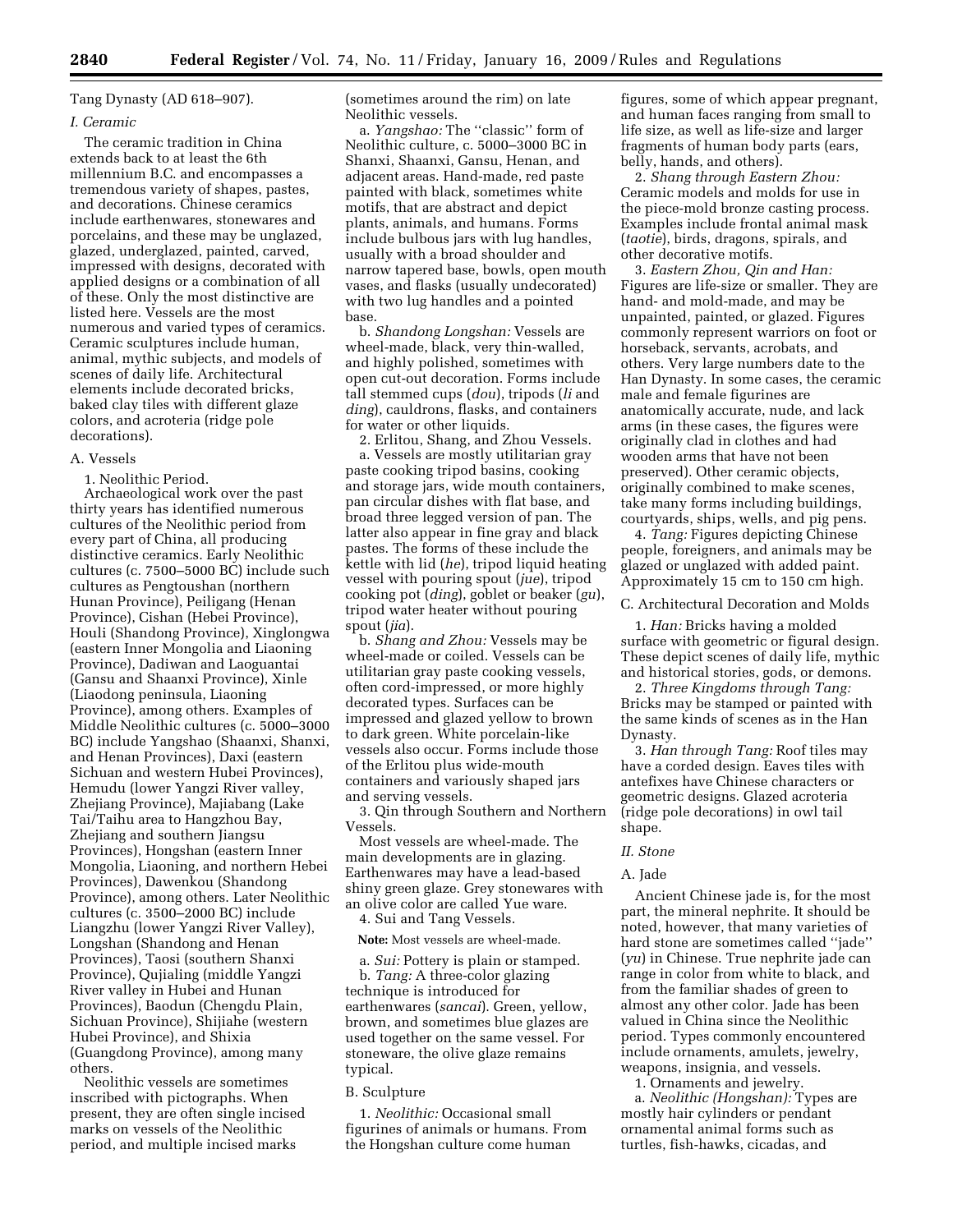dragons. One common variety is the socalled ''pig-dragon'' (*zhulong*), a circular ring form with a head having wrinkled snout (the ''pig'') and long dragon-like body.

b. *Neolithic (Liangzhu):* Types include awl-shaped pendants, three-prong attachments, openwork crown-shapes, beads, birds, fishes, frogs.

c. *Neolithic (Shandong Longshan) and Erlitou:* Ornaments for body and clothing such as stick pins and beads.

d. *Shang and Zhou:* Earrings, necklaces, pectorals, hair stickpins, ornaments, sometimes in the shape of small animals, dragons, or other forms; belt buckles, and garment hooks. During the Zhou Dynasty, there appear elaborate pectorals made of jade links, and jade inlay on bronze.

e. *Qin, Han and Three Kingdoms:*  Pectoral ornaments and small-scale pendants continue to be produced. Types include pectoral slit earrings, large disks (*bi*), openwork disks (*bi*), openwork plaques showing a mythic bird (*feng*), and various types of rings. Entire burial suits of jade occur during the Han Dynasty. More frequently occurring are Han Dynasty belthooks, decorated with dragons, and garment hooks.

2. Weapons, Tools, and Insignia. a. *Neolithic (Liangzhu):* Types include weapons such as broad-bladed axes (*yue*), long rectangular or trapezoidal blades (*zhang*), often with holes along the back (non-sharpened) edge for hafting; tools such as hoe, adze, knife blades.

b. *Neolithic (Shandong Longshan) and Erlitou:* Broad axe (*yue*) and halberd or ''dagger axe'' (*ge*).

c. *Shang and Zhou:* Broad axes (*yue*) and halberd (*ge*) may be attached to turquoise inlaid bronze shafts.

d. *Neolithic (Liangzhu) to Zhou:* Tool types include hoe, adze, knife blades.

e. *Neolithic (Shandong Longshan) to Zhou:* Insignia blades based on tool shapes such as long hoe, flat adze, and knife.

3. Ceremonial paraphernalia. *Neolithic—Han:* Types include flat circular disks (*bi*) with a cut-out central hole and prismatic cylindrical tubes (*cong*), usually square on the outside with a circular hole through its length, often with surface carving that segments the outer surface into three or more registers. The *cong* tubes are often decorated with a motif on each corner of each register showing abstract pairs of eyes, animal and/or human faces. *Cong*  tubes, while most closely linked with the Liangzhu culture, were widely distributed among the many late Neolithic cultures of China.

4. Vessels.

a. *Shang through Han:* Types include eared cups and other tableware.

b. *Qin through Tang:* Tableware forms such as cups, saucers, bowls, vases, and inkstones.

5. Other.

Chimes from all eras may be rectangular or disk-shaped.

### B. Amber

Amber is used for small ornaments from the Neolithic through Tang dynasties.

C. Other Stone

1. Tools and Weapons.

a. *Paleolithic and later eras:* Chipped lithics from the Paleolithic and later eras including axes, blades, scrapers, arrowheads, and cores.

b. *Neolithic and later eras:* Ground stone including hoes, sickles, spades, axes, adzes, pestles, and grinders.

c. *Erlitou through Zhou:* As with jade, weapon types include blades, broad axes (*yue*), and halberds (*ge*).

2. Sculpture.

Stone becomes a medium for largescale images in the Qin and Han. It is put to many uses in tombs. It also plays a major role in representing personages associated with Buddhism, Daoism, and Confucianism.

a. Sculpture in the round.

**Note:** This section includes monumental sculpture at least 250 years old.

i. *Shang:* Sculpture includes humans, often kneeling with hands on knees, sometimes with highly decorated incised robes, owls, buffalo, and other animals. The Jinsha site near Chengdu, Sichuan, dating to the late Shang Dynasty, has yielded numerous examples of stone figurines in a kneeling position, with carefully depicted hair parted in the center, and with hands bound behind their back.

ii. *Han to Qing:* The sculpture for tombs includes human figures such as warriors, court attendants, and foreigners. Animals include horse, tiger, pig, bull, sheep, elephant, and fish, among many others.

iii. The sculpture associated with Buddhism is usually made of limestone, sandstone, schist and white marble. These be covered with clay, plaster, and then painted. Figures commonly represented are the Buddha and disciples in different poses and garments.

iv. The sculpture associated with Daoism is usually sandstone and limestone which may be covered and painted. Figures commonly represented are Laozi or a Daoist priest.

v. The sculpture associated with Confucianism represents Confucius and his disciples.

b. Relief Sculpture.

i. *Han:* Relief sculpture is used for all elements of tombs including sarcophagi, tomb walls, and monumental towers. Images include hunting, banqueting, historical events, processions, scenes of daily life, fantastic creatures, and animals.

ii. *Tang:* Tomb imagery now includes landscapes framed by vegetal motifs.

c. Art of cave or grotto temples. *Han—Qing:* Note that this section includes monumental sculpture at least 250 years old. These temples, mostly Buddhist, combine relief sculpture, sculpture in the round, and sometimes mural painting. The sculptures in the round may be stone or composites of stone, wood, and clay and are painted with bright colors.

d. Stelae.

*Han—Qing:* Note that this section includes monumental sculpture at least 250 years old. Tall stone slabs set vertically, usually on a tortoise-shaped base and with a crown in the form of intertwining dragons. Stelae range in size from around 0.60m to 3m. Some include relief sculpture consisting of Buddhist imagery and inscription, and others are secular memorials with long memorial inscription on front and back faces.

3. Architectural Elements.

a. *Erlitou through Zhou:* Marble or other stone is used as a support for wooden columns and other architectural or furniture fixtures.

b. *Qing:* Note that this section includes monumental sculpture at least 250 years old. Sculpture is an integral part of Qing Dynasty architecture. Bridges, archways, columns, staircases and terraces throughout China are decorated with reliefs. Colored stones may be used, including small bright red, green, yellow and black ones. Statue bases are draped with imitations of embroidered cloths. Stone parapets are carved with small, elaborately adorned fabulous beasts.

4. Musical Instruments. *Neolithic through Han, and later:*  Chimestones, chipped and/or ground from limestone and other resonant rock. They may be highly polished, carved with images of animals or other motifs, and bear inscriptions in Chinese characters. They usually have a chipped or ground hole to facilitate suspension from a rack.

#### *III. Metal*

The most important metal in traditional Chinese culture is bronze (an alloy of copper, tin and lead), and it is used most frequently to cast vessels, weapons, and other military hardware. Iron artifacts are not as common,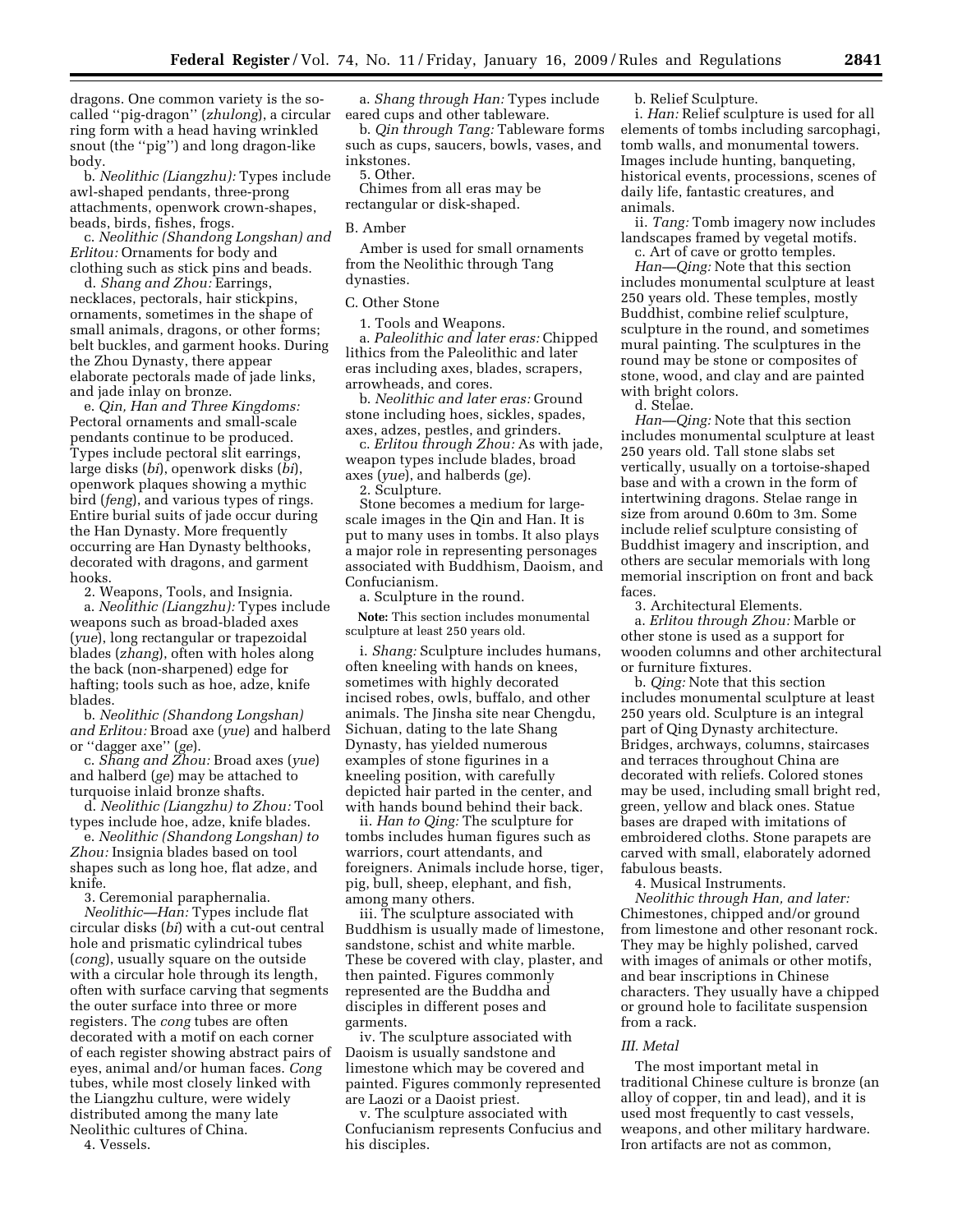although iron was used beginning in the middle of the Zhou Dynasty to cast agricultural tool types, vessels, weapons and measuring utensils. As with ceramics, only the most distinctive are listed here.

### A. Bronze

### 1. Vessels.

**Note:** Almost any bronze vessel may have an inscription in archaic Chinese characters.

a. *Erlitou:* Types include variations on pots for cooking, serving and eating food including such vessels as the cooking pot (*ding*), liquid heating vessel with open spout (*jue*), or with tubular spout (*he*), and water heater without spout (*jia*).

b. *Shang:* Bronze vessels and implements include variations on the ceramic posts used for cooking, serving, and eating including but not limited to the tripod or quadripod cooking pot (*ding*), water container (*hu*), and goblet (*gu*). Animal-shaped vessels include the owl, mythic bird, tiger, ram, buffalo, deer, and occasionally elephant and rhinoceros. Most types are decorated with symbolic images of a frontal animal mask (*taotie*) flanked by mythical birds and dragons, or with simpler images of dragons or birds, profile cicadas, and geometric motifs, including a background ''cloud and thunder'' pattern of fine squared spirals.

c. *Zhou:* Types include those of previous eras. Sets begin to be made with individual vessels having similar designs. Late innovations are made to surface treatment: Relief decorations of intertwined dragons and feline appendages; inlay with precious stones and gems; inlay with other metals such as gold and silver; gilding; pictorial narratives featuring fighting, feasting and rituals; and various geometric designs.

d. *Qin and Han:* All vessel types and styles popularized of the immediately preceding era continue.

2. Sculpture.

a. *Shang and other Bronze Age Cultures through Zhou:* Wide variety of cast human and animal sculptures. Particularly distinctive are the bronze sculptures from the Sanxingdui Culture in Sichuan which include life-sized human heads (often with fantastic features and sometimes overlaid with gold leaf) and standing or kneeling figurines ranging in size from 5cm to more than 2 meters; tree-shaped assemblages; birds, dragons, and other real and fantastic animals. Bronze sculpture from Chu and related cultures include supports for drums and bell sets (often in the shape of guardian figures,

fantastic animals, or intertwined snakes).

b. *Qin and Han:* Decorative bronze types include statues of horses, lamps in the shape of female servants, screen supports in the shape of winged immortals, incense burners in the shape of mountains, mirrors, and inlaid cosmetic boxes.

c. *Buddhist:* In the Han there first appear small portable images of Sakyamuni Buddha. During the next historical eras, such images proliferate and become more varied in terms of size and imagery. Most of these are freestanding, depicting such subjects as the historical Buddha Sakyamuni, Buddhas associated with paradises, Buddha's disciples, and scenes from the *Lotus Sutra.* Gilt bronzes are made from the Han to Tang.

#### 3. Coins.

a. *Zhou Media of Exchange and Toolshaped Coins:* Early media of exchange include bronze spades, bronze knives, and cowrie shells. During the 6th century BC, flat, simplified, and standardized cast bronze versions of spades appear and these constitute China's first coins. Other coin shapes appear in bronze including knives and cowrie shells. These early coins may bear inscriptions.

b. Later, tool-shaped coins began to be replaced by disc-shaped ones which are also cast in bronze and marked with inscriptions. These coins have a central round or square hole.

c. *Qin:* In the reign of Qin Shi Huangdi (221–210 BC) the square-holed round coins become the norm. The new Qin coin is inscribed simply with its weight, expressed in two Chinese characters *ban liang.* These are written in small seal script and are placed symmetrically to the right and left of the central hole.

d. *Han through Sui:* Inscriptions become longer, and may indicate that inscribed object is a coin, its value in relation to other coins, or its size. Later, the period of issue, name of the mint, and numerals representing dates may also appear on obverse or reverse. A new script, clerical (*lishu*), comes into use in the Jin.

e. *Tang:* The clerical script becomes the norm until 959, when coins with regular script (*kaishu*) also begin to be issued.

4. Musical Instruments.

a. *Shang:* Instruments include individual clapper-less bells (*nao*), singly and in sets. Barrel drums lay horizontally, have a saddle on top, and rest on four legs.

b. *Zhou through Tang:* Bells and bell sets continue to be important. The bells vary considerably in size in shape.

Other instruments include mouth organs (*hulu sheng*), gongs, cymbals, and a variety of types of drums, including drums (*chunyu*) and large ''kettledrums'' from south and southwest China.

5. Tools and Weapons.

Tools and implements of all eras include needles, spoons, ladles, lifting poles, axes, and knives. Weapons and military gear include the broad axe, dagger axe, knives, spear points, arrowheads, helmets, chariot fittings, combination of spear and dagger (*ji*), cross-bow, and horse frontlets.

6. Miscellaneous.

Other bronze items include but are not limited to mirrors, furniture parts, and utensils such belt buckles, garment hooks, weights, measuring implements, incense burners, lamps, spirit trees, tallies, seals, rings, bells, and cosmetic containers.

#### B. Iron

Iron is used for such utilitarian objects as axes, hammers, chisels, and spades. At the end of the Zhou, steel swords with multi-faceted metal inlay are produced.

1. *Zhou through Han:* Bimetallic weapons such as iron-bladed swords and knives with a bronze hilt.

2. *Three Kingdoms through Sui:* Small scale Buddhist images are cast.

3. *Tang:* Large scale castings include Buddhist statues, bells, lions, dragons, human figures, and pagodas.

## C. Gold and Silver

During the Shang and Zhou Dynasties, gold is used to produce jewelry and a limited number of vessel types, and as gilding, gold leaf, or inlay on bronze. Gold and silver become widely used in the Han Dynasty and remain so through the Tang Dynasty. Objects include vessels such as cups, ewers, jars, bowls; utensils such as lamps, containers, jewelry, liturgical wares, furniture parts; and Buddhist sculpture such as images of Buddha and reliquaries.

# *IV. Bone, Ivory, Horn, and Shell*

*Neolithic through Tang:* The most important uses of these materials is for vessels, seals, small-scale sculptures, and personal ornaments. In the Neolithic period, Erlitou culture, and Shang Dynasty bone (bovine scapula and tortoise plastrons, or lower shells) is used for divination: A carefully prepared bone or shell was thinned by drilling series of holes almost through the bone, to which heat was applied to make the bone crack. In some cases from the Late Shang Dynasty, the bones carry inscriptions revealing the date and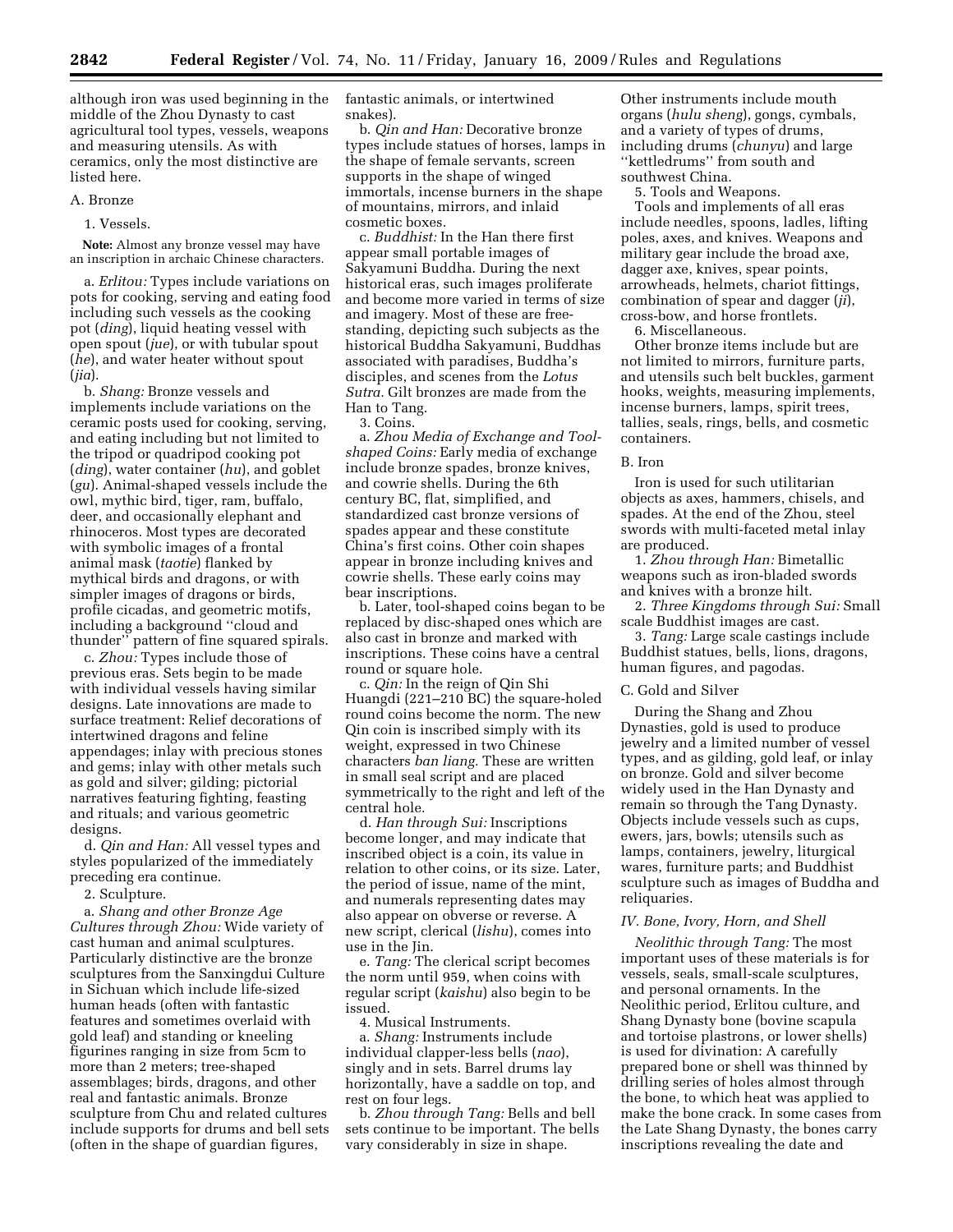nature of the question asked and, occasionally, the outcome of the event. The cowrie shells used as money in the Shang Dynasty and later periods show signs of use. Worked shell imitations of cowries are also known. Ivory and horn are used to craft tableware utensils such as cups and containers as early as the Shang Dynasty; these are sometimes inlaid with turquoise or other stones.

# *V. Silks and Textiles*

*Neolithic through Tang:* Silk worms are domesticated in China as early as the Neolithic. Silk cloth is preserved as garments and parts thereof, as a covering for furniture, and as painted or embroidered banners. Techniques include flat weave, moiré, damask, gauze, quilting, and embroidery.

### *VI. Lacquer and Wood*

*Neolithic through Tang:* Lacquer is a transparent sap collected from the lac tree. When dissolved, it may be repeatedly applied to a wood or fabric form. The resulting product is sturdy and light. Lacquer vessels first appear in the Neolithic period, and become highly sophisticated and numerous by the middle Zhou through Han Dynasties. In the Sui and Tang Dynasties the practice is invented of creating a hard, thick surface of lacquer with the application of many thin layers. The resulting object may be carved and or inlaid before it hardens completely. Common colors for lacquer are red and black. Object types include: Vessels such as bowls, dishes, and goblets; military gear such shields and armor; musical instruments such as zithers (*qin*) and drums, related supports for drums and for bell sets; and boxes and baskets with painted or carved lids.

Wooden objects from this era are mainly preserved when painted with lacquer. These include architectural elements, utensils, coffins, musical instruments, and wood sculptures.

# *VII. Bamboo and Paper*

*Zhou through Tang:* Types include texts on bamboo and wooden slips, and on paper. The slips may be found singly, or in groups numbering into the thousands. Some Buddhist sutras were printed with movable wooden type.

# *VIII. Glass*

*Zhou through Tang:* Glass types include mostly tablewares, such as cups, plates, saucers.

## *IX. Painting and Calligraphy*

# A. Wall Painting

Note that this section includes wall art at least 250 years old. The painted bricks of the Han through Tang tomb walls have already been mentioned. That tradition is partially concurrent with a fresco tradition that runs from the Han through Qing Dynasties. Temples including those in caves or grottos have wall paintings with Buddhist, Confucian, and Daoist themes.

# B. Other Painting

*Han through Tang:* Paintings, dating to as early as the Southern and Northern, are on such media as banners, hand-scrolls, and fans. Subjects are drawn from Buddhism, Confucianism, and Daoism. Other subjects include landscapes and hunting scenes.

# **Inapplicability of Notice and Delayed Effective Date**

This amendment involves a foreign affairs function of the United States and is, therefore, being made without notice or public procedure (5 U.S.C. 553(a)(1)). For the same reason, a delayed effective date is not required under 5 U.S.C. 553(d)(3).

# **Regulatory Flexibility Act**

Because no notice of proposed rulemaking is required, the provisions

# of the Regulatory Flexibility Act (5 U.S.C. 601 *et seq.*) do not apply.

## **Executive Order 12866**

Because this rule involves a foreign affairs function of the United States, it is not subject to Executive Order 12866.

### **Signing Authority**

This regulation is being issued in accordance with 19 CFR 0.1(a)(1).

# **List of Subjects in 19 CFR Part 12**

Cultural property, Customs duties and inspection, Imports, Prohibited merchandise, Reporting and recordkeeping requirements.

# **Amendment to CBP Regulations**

■ For the reasons set forth above, part 12 of Title 19 of the Code of Federal Regulations (19 CFR part 12), is amended as set forth below:

# **PART 12—SPECIAL CLASSES OF MERCHANDISE**

■ 1. The general authority citation for part 12 and the specific authority citation for § 12.104g continue to read as follows:

**Authority:** 5 U.S.C. 301; 19 U.S.C. 66, 1202 (General Note 3(i), Harmonized Tariff Schedule of the United States (HTSUS)), 1624;

\* \* \* \* \* Sections 12.104 through 12.104i also issued under 19 U.S.C. 2612;

\* \* \* \* \*

■ 2. In § 12.104g, paragraph (a), the table is amended by adding the People's Republic of China to the list in appropriate alphabetical order as follows:

**§ 12.104g Specific items or categories designated by agreements or emergency actions.** 

 $(a) * * * *$ 

| State party                | Cultural property |  |                                                                                                                                                                                                                                 |  | Decision No. |  |
|----------------------------|-------------------|--|---------------------------------------------------------------------------------------------------------------------------------------------------------------------------------------------------------------------------------|--|--------------|--|
| People's Republic of China | 250 years old.    |  | Archaeological materials representing China's cultural heritage from CBP Dec. 09–03.<br>the Paleolithic Period (c. 75,000 B.C.) through the end of the Tang<br>Period (A.D. 907) and monumental sculpture and wall art at least |  |              |  |
|                            |                   |  |                                                                                                                                                                                                                                 |  |              |  |